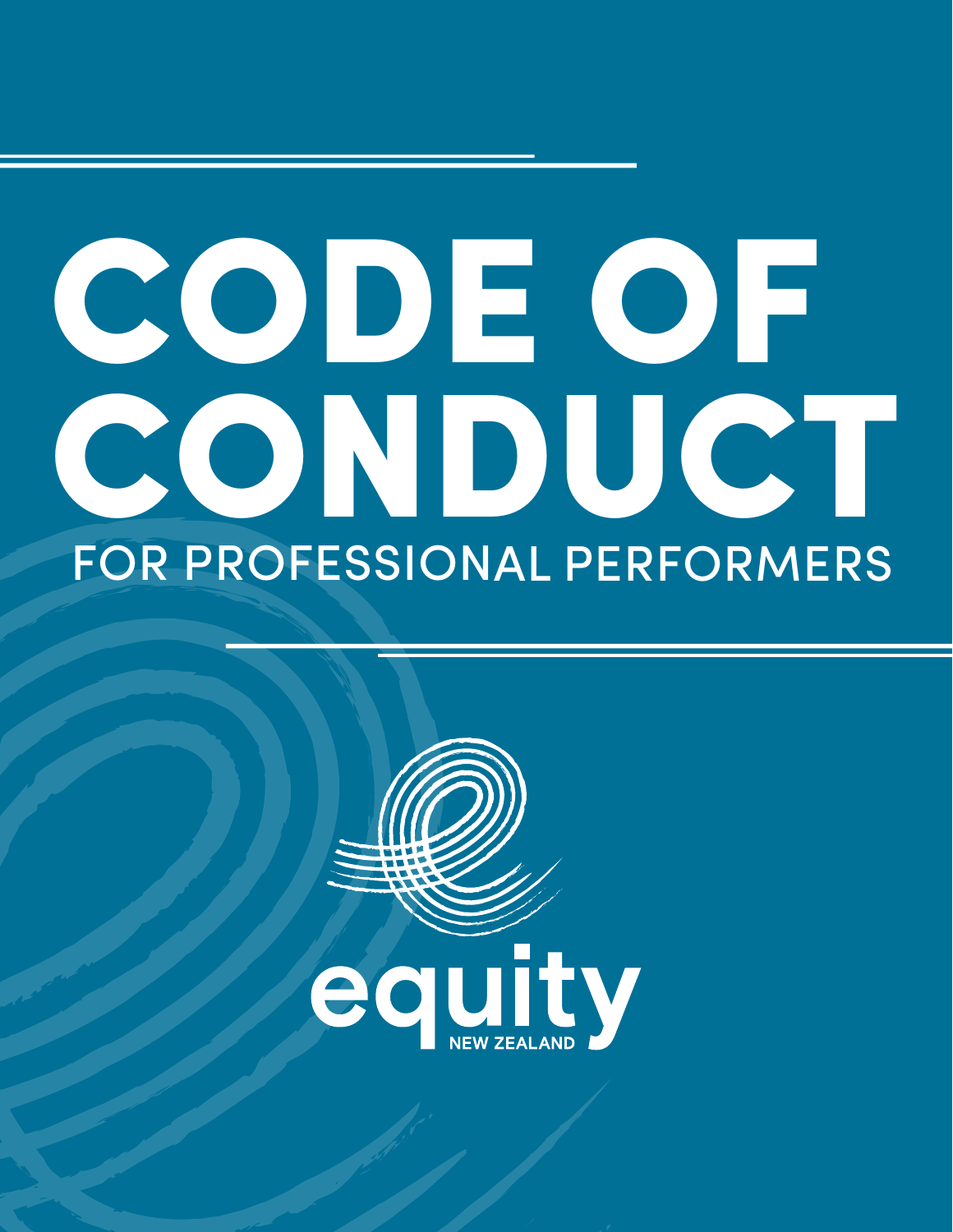# **CODE OF CONDUCT** FOR PROFESSIONAL PERFORMERS

Equity New Zealand is the professional association and trade union representing performers in Aotearoa New Zealand.

Equity New Zealand, its board and members, is committed to promoting safe workspaces for performers in the live performance area, in the screen production sector and in all areas of performance whether this is paid or unpaid work.

With this Code of Conduct we are encouraging performers to behave responsibly and to be a credit to our profession. This entails acting in good faith and showing respect for every person that they work alongside.

Performers, like all workers, are bound by the Health and Safety in Employment Act. This means that everyone is responsible for ensuring that work spaces are free from sexual harassment, discrimination or bullying.

The Code of Conduct is a living document and, as such, is subject to ongoing review. Equity welcomes suggestions for amendments - and acknowledges the need for continual examination of our industries' working practices and standards.

We believe that this Code is an opportunity for everyone to work towards a more collaborative, communicative and empowering workplace.

Performance is an art form. The work and process can and should be challenging, experimental, exploratory, and innovative. Artistic freedom of expression is essential. For these things to happen, though, the creative space must be a safe space. This means that everyone feels confident that they will not be exposed to emotional, cultural or physical harm.

And because the ways in which we work are broad – encompassing administration, auditions, rehearsals, technical work, late nights, parties, public-facing frontline work and in some cases working away from our home bases – and a great proportion of the arts sector workers are freelance, we must be extra vigilant about ensuring there is no space for problematic behaviour to exist.

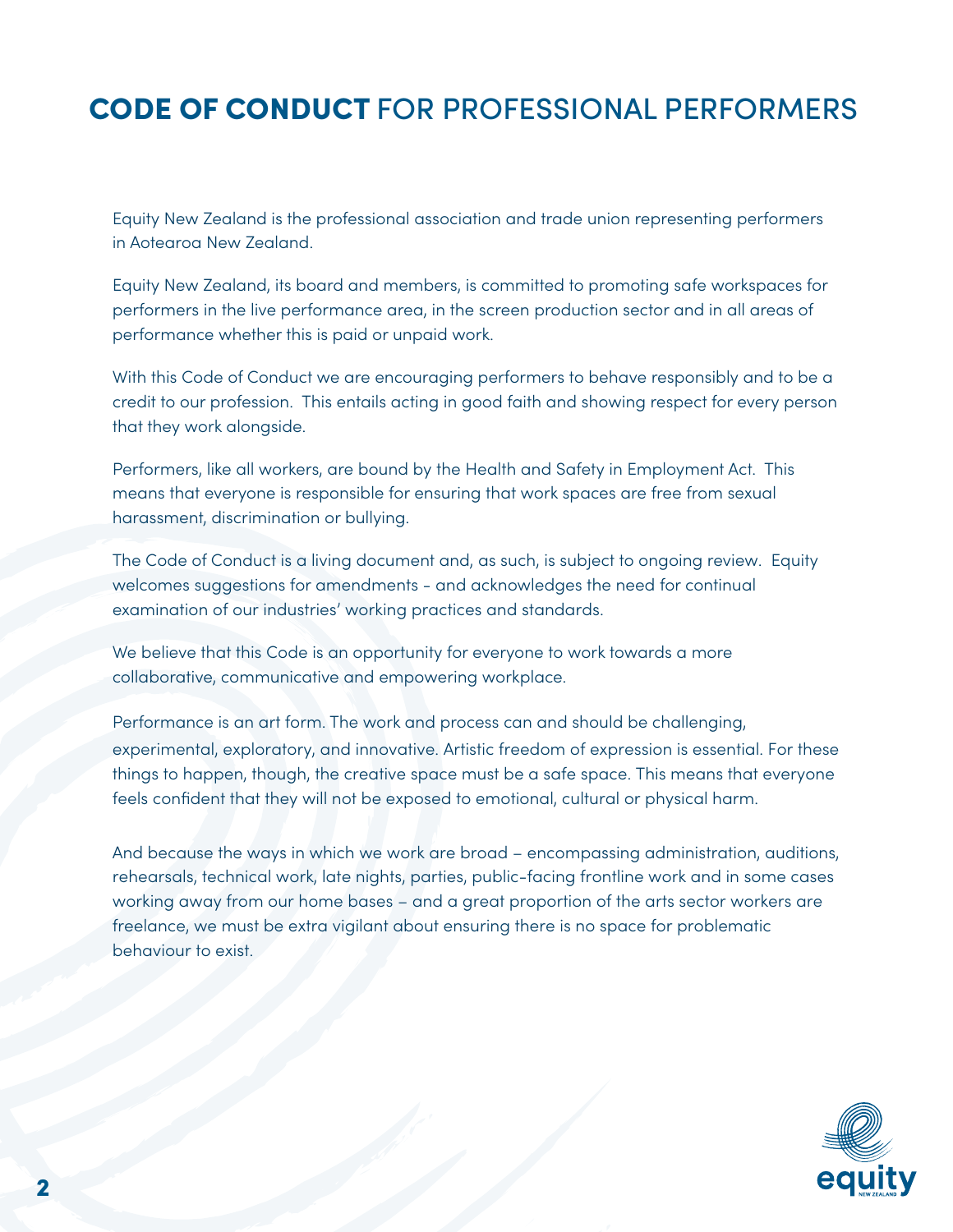# **WHEN DOES THIS CODE APPLY?**

This code applies to all performers. This includes (but is not limited to):

- Professional (paid) performers
- Student performers
- Volunteers, interns, and unpaid performers
- Drama teachers and coaches
- Intimacy Coordinators
- **Stunt Coordinators**

And it applies in all aspects of a performer's work, wherever that may take place, including (but not limited to):

- During auditions including in the audition waiting room
- During workshops or devising kaupapa
- During rehearsals
- During production meetings
- During performances
- With interactions with an audience
- When working with other performers
- In relation to working with agents, casting directors, directors, producers and technical crew
- In relation to working with wardrobe, hair and makeup artists
- In relation to working with theatre or production administration and management staff
- In relation to working with young/child performers
- On tour
- At social events with other performers, including opening nights, wrap parties and sponsorship events
- On social media posts that are production-related

All performers have a responsibility for ensuring they treat their colleagues and contacts in the workplace with dignity and respect, and to be aware of the potential impact their behaviour has on others. With this code, Equity encourages all performers to call out inappropriate behaviour as soon as it arises. (See raising a complaint section below.)

The nature of performance involves an intense interaction with many creative individuals. This process can expose performers to vulnerable situations, particularly so in scenes depicting close physical intimacy, nudity, violence or verbal abuse. Equity recommends that such scenarios be thoroughly discussed well in advance as part of pre production and rehearsals, and where required, an intimacy coordinator, cultural safety advisor or other field expert, to be engaged as a production/team support mechanism.

The rehearsal and production process should always be one in which all team members are able to exercise their own agency at all times - and particularly if they are feeling unsafe.

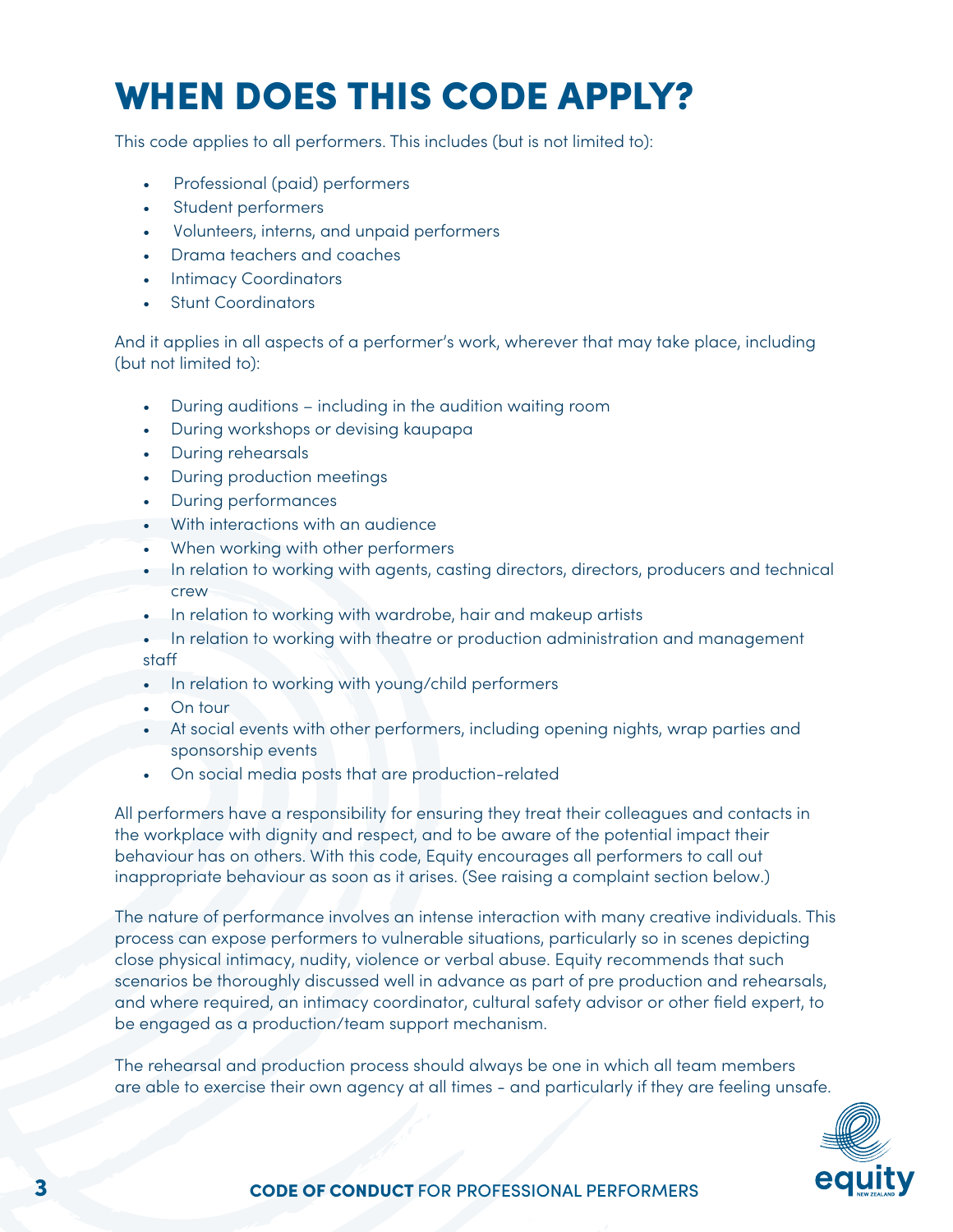# **WHAT IS INAPPROPRIATE BEHAVIOUR?**

## **GENERAL CONDUCT**

Harassment of any kind is about the abuse of power. Equity encourages performers to take responsibility for the power they have in the workplace, and not use it abusively over others who may be more vulnerable than themselves. In particular, Equity encourages performers to avoid any behaviour that marginalises or diminishes their colleagues and their mana.

#### Some general guidelines are:

- Colleagues should not be subject to negative commentary and/or stereotypes on: sexuality, gender identity, age, physical attributes or abilities, race or ethnicity, class, size, attractiveness, or personality characteristics, clothing or sexiness.
- Avoid being dismissive and rude.
- Making assumptions about gender, sexuality, race, class or religion of colleagues is disrespectful.
- Strive to use people's proper names, pronunciation and pronouns.
- Shaming or public outbursts are threatening and have absolutely no place in a performance environment.

### **HARASSMENT**

Harassment on the grounds of gender identity, marital status, family status, race, age, religion, size, sexual orientation or disability is defined as any unwanted conduct which has the purpose or effect of violating a person's dignity and creating an intimidating, hostile, degrading, humiliating or offensive environment for the person.

Unwanted conduct may consist of acts, requests, spoken words, gestures or the production, display or circulation of written words, pictures or other material.

#### Examples of harassment might include:

- Verbal harassment jokes, comments, ridicule or songs
- Written harassment texts, messages, social media posts, emails, letters and notices
- Physical harassment unnecessary touching, non-consensual touching or any form of assault

## **SEXUAL HARASSMENT**

Sexual harassment is any form of non-consensual verbal, nonverbal or physical conduct of a sexual nature which has the purpose or effect of violating a person's dignity and creating an intimidating, hostile, degrading, humiliating or offensive environment for the person.

This conduct is not limited by the gender(s) of the complainant and the alleged perpetrator(s). The non-consensual conduct may consist of acts, requests, spoken words, gestures, physical contact or the production, display or circulation of written words, pictures or other material.

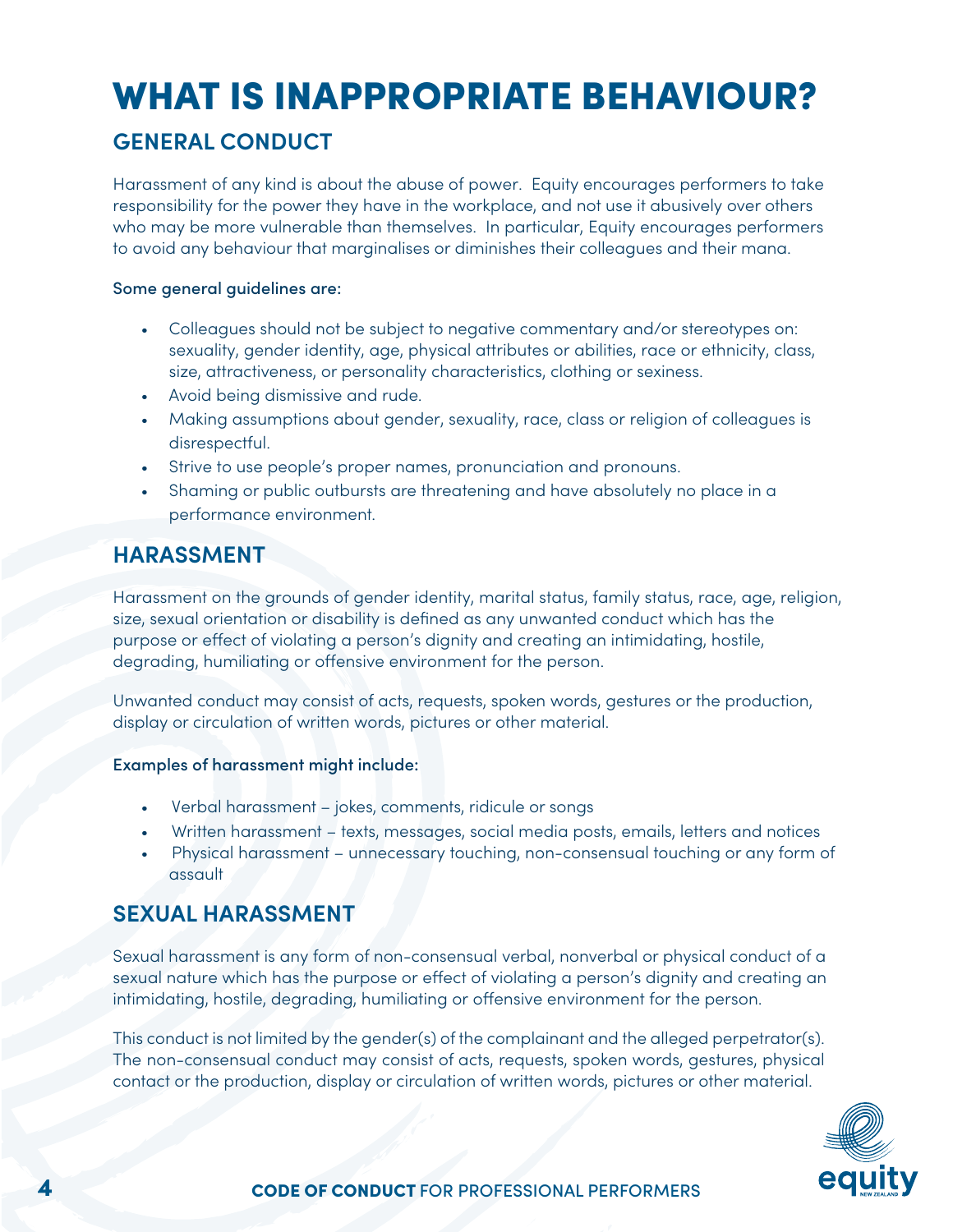#### Examples of sexual harassment include:

- Unwelcome sexual gestures
- Unwanted displays of sexually suggestive objects including images, text messages or emails
- Unwelcome sexual comments and jokes
- Unwelcome physical contact such as pinching and groping. Or more benign touching that is unnecessary or it has been communicated is unwanted.
- Physical force, or threat of force, for sexual objective
- Threat of disadvantage for rejection of advances
- Promise of advantage for sexual concessions

## **BULLYING**

Workplace bullying is repeated inappropriate behaviour, direct or indirect, whether verbal, physical, online or otherwise, conducted by one or more persons against another, or others, at the place of work and/or in the course of employment which could reasonably be regarded as undermining of the individual's right to dignity at work.

Bullying is deliberate and intentional. It is usually not a one-off incident, but is repeated, or has the potential to be repeated over time.

Many types of conduct and actions can constitute bullying with some being less obvious than others. Bullying can consist of persistent offensive, abusive, intimidating, malicious or insulting behaviour carried out by any individual or group against another person, either directly or indirectly, which makes the recipient feel upset, threatened, humiliated or vulnerable.

#### By way of example only, a pattern of any of the following (non-exhaustive) types of conduct amount to bullying:

- Sharing content about co-workers online that is derogatory and/or shaming
- Personal insults and name calling
- Persistent unjustified criticism and/or sarcasm
- Public or private humiliation
- Shouting at colleagues in public and/or private
- Instantaneous rage, often over trivial issues or genuine mistakes
- Unfair or unrealistic delegation of duties and responsibilities
- **Aggression**
- Making offensive comments about a co-worker
- Not giving credit for work contributions and ideas
- Intimidation and threats in general
- Physical & emotional abuse
- Spying or stalking
- Pressuring someone to drop a complaint

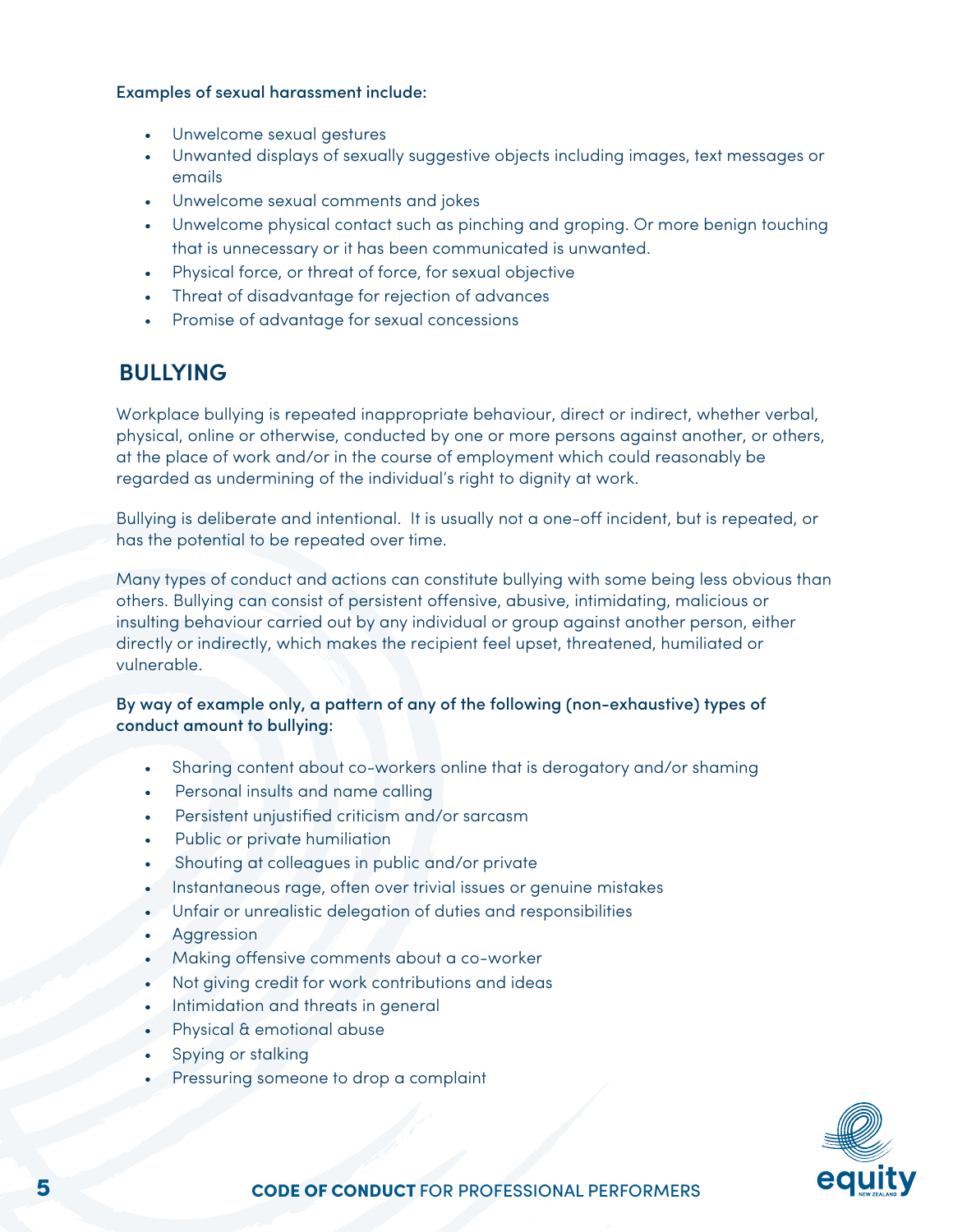Bullying can have a physiological, psychological and behavioural impact on an individual. Victims can lose their self-esteem and self-confidence and are at increased risk of suffering stress-related conditions that can trigger further trauma. Apart from the direct impact on a victim's health, long-term exposure to bullying may also have consequences for the victim's livelihood, through absenteeism and resignation from work in order to avoid contact with the bully.

# **STEPS TO TAKE WHERE HARASSMENT HAS OCCURRED**

Anyone who is asked to stop any harassing behaviour should comply immediately.

If you are being harassed, or witness inappropriate behaviour, speak out about it. Seek support for yourself or offer support to the person harmed. If you feel comfortable to do so, call out the inappropriate behaviour immediately. You might find it helpful to use this type of language: "That is not appropriate – it makes me feel uncomfortable". Or you can raise it at a later time.

The "bystander effect'' is all too common - a culture of silence perpetuates harm.

If the behaviour is not rectified immediately, or if you do not feel comfortable addressing the perpetrator directly, contact someone in the production company or contact the Equity office as soon as you can.

## MAKING A COMPLAINT OF SEXUAL HARASSMENT

Every workplace should have policies to deal with sexual harassment, discrimination and bullying. If you experience or witness sexual harassment in any performance setting you have a right to speak up and, if appropriate, to make a formal complaint. Equity can support you with this.

Who you report an incident of sexual harassment to may differ on each production. It could be a dedicated Human Resource(HR) person, stage manager, Intimacy Coordinator, Safety Officer, Assistant Director(AD), Head of Department (HOD), or producer.

Arrange a time to talk to that person privately. You have the right to bring a person for support if

you need one.

#### If you decide to make a complaint then you should expect the following to happen:

- The complaint should be taken seriously by the production company or organisation where you are performing.
- Your complaint should be documented regardless of whether or not a formal investigation is conducted.
- There is an obligation on the production company or organisation to discuss with you the steps to be taken to ensure your safety.